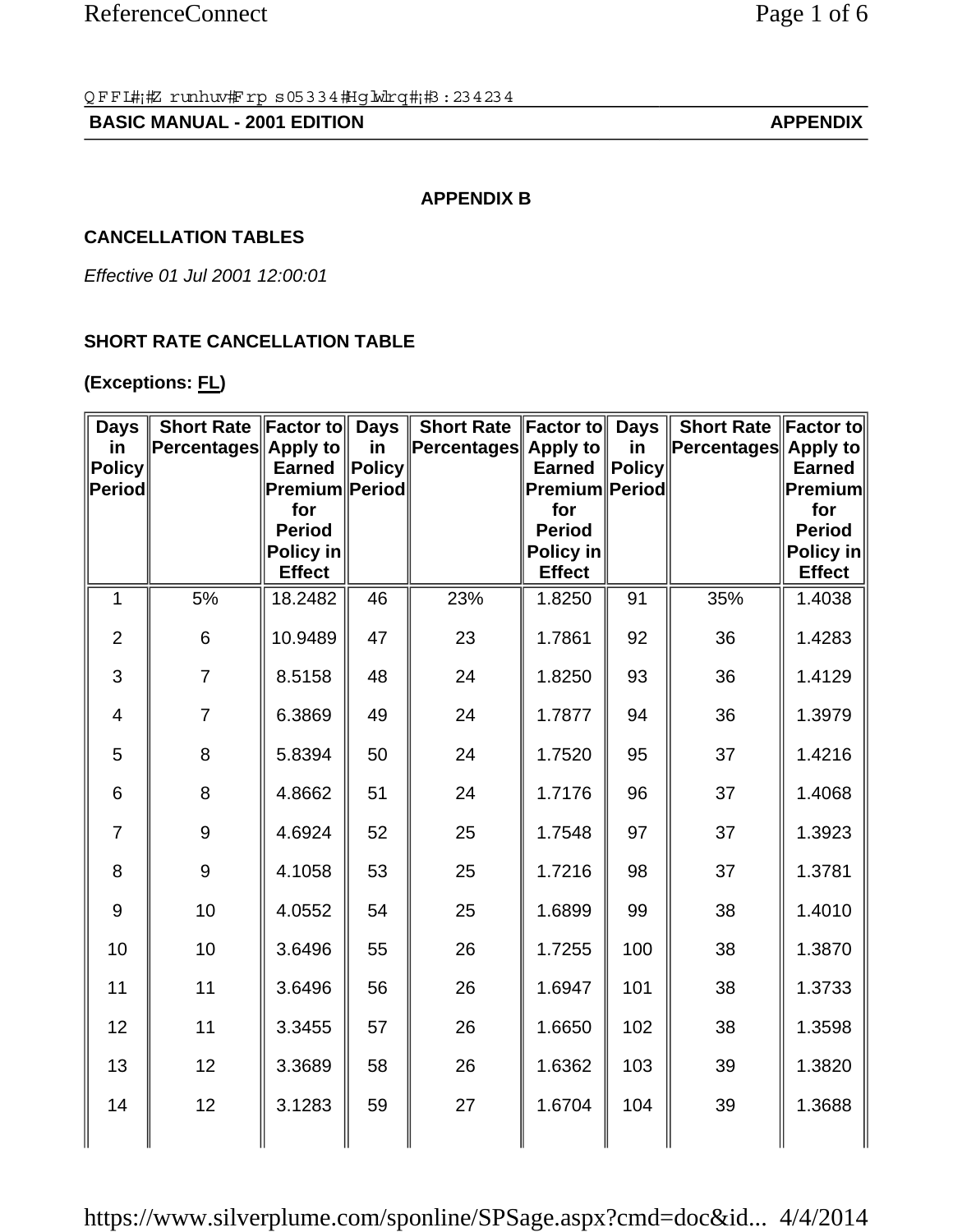| 15 | 13 | 3.1630 | 60 | 27 | 1.6425 | 105 | 39 | 1.3557 |
|----|----|--------|----|----|--------|-----|----|--------|
| 16 | 13 | 2.9653 | 61 | 27 | 1.6156 | 106 | 40 | 1.3774 |
| 17 | 14 | 3.0056 | 62 | 27 | 1.5895 | 107 | 40 | 1.3645 |
| 18 | 14 | 2.8386 | 63 | 28 | 1.6222 | 108 | 40 | 1.3519 |
| 19 | 15 | 2.8818 | 64 | 28 | 1.5969 | 109 | 40 | 1.3395 |
| 20 | 15 | 2.7377 | 65 | 28 | 1.5723 | 110 | 41 | 1.3605 |
| 21 | 16 | 2.7812 | 66 | 29 | 1.6038 | 111 | 41 | 1.3482 |
| 22 | 16 | 2.6547 | 67 | 29 | 1.5799 | 112 | 41 | 1.3362 |
| 23 | 17 | 2.6980 | 68 | 29 | 1.5566 | 113 | 41 | 1.3243 |
| 24 | 17 | 2.5856 | 69 | 29 | 1.5341 | 114 | 42 | 1.3447 |
| 25 | 17 | 2.4821 | 70 | 30 | 1.5643 | 115 | 42 | 1.3330 |
| 26 | 18 | 2.5270 | 71 | 30 | 1.5423 | 116 | 42 | 1.3215 |
| 27 | 18 | 2.4334 | 72 | 30 | 1.5208 | 117 | 43 | 1.3414 |
| 28 | 18 | 2.3465 | 73 | 30 | 1.5000 | 118 | 43 | 1.3301 |
| 29 | 18 | 2.2656 | 74 | 31 | 1.5291 | 119 | 43 | 1.3189 |
| 30 | 19 | 2.3117 | 75 | 31 | 1.5087 | 120 | 43 | 1.3079 |
| 31 | 19 | 2.2371 | 76 | 31 | 1.4888 | 121 | 44 | 1.3273 |
| 32 | 19 | 2.1672 | 77 | 32 | 1.5169 | 122 | 44 | 1.3164 |
| 33 | 20 | 2.2121 | 78 | 32 | 1.4974 | 123 | 44 | 1.3057 |
| 34 | 20 | 2.1471 | 79 | 32 | 1.4785 | 124 | 44 | 1.2951 |
| 35 | 20 | 2.0857 | 80 | 32 | 1.4600 | 125 | 45 | 1.3140 |
| 36 | 20 | 2.0278 | 81 | 33 | 1.4870 | 126 | 45 | 1.3036 |
| 37 | 21 | 2.0716 | 82 | 33 | 1.4689 | 127 | 45 | 1.2933 |
| 38 | 21 | 2.0171 | 83 | 33 | 1.4512 | 128 | 46 | 1.3117 |
| 39 | 21 | 1.9654 | 84 | 34 | 1.4774 | 129 | 46 | 1.3016 |
| 40 | 21 | 1.9162 | 85 | 34 | 1.4600 | 130 | 46 | 1.2916 |
| 41 | 22 | 1.9585 | 86 | 34 | 1.4430 | 131 | 46 | 1.2817 |
|    |    |        |    |    |        |     |    |        |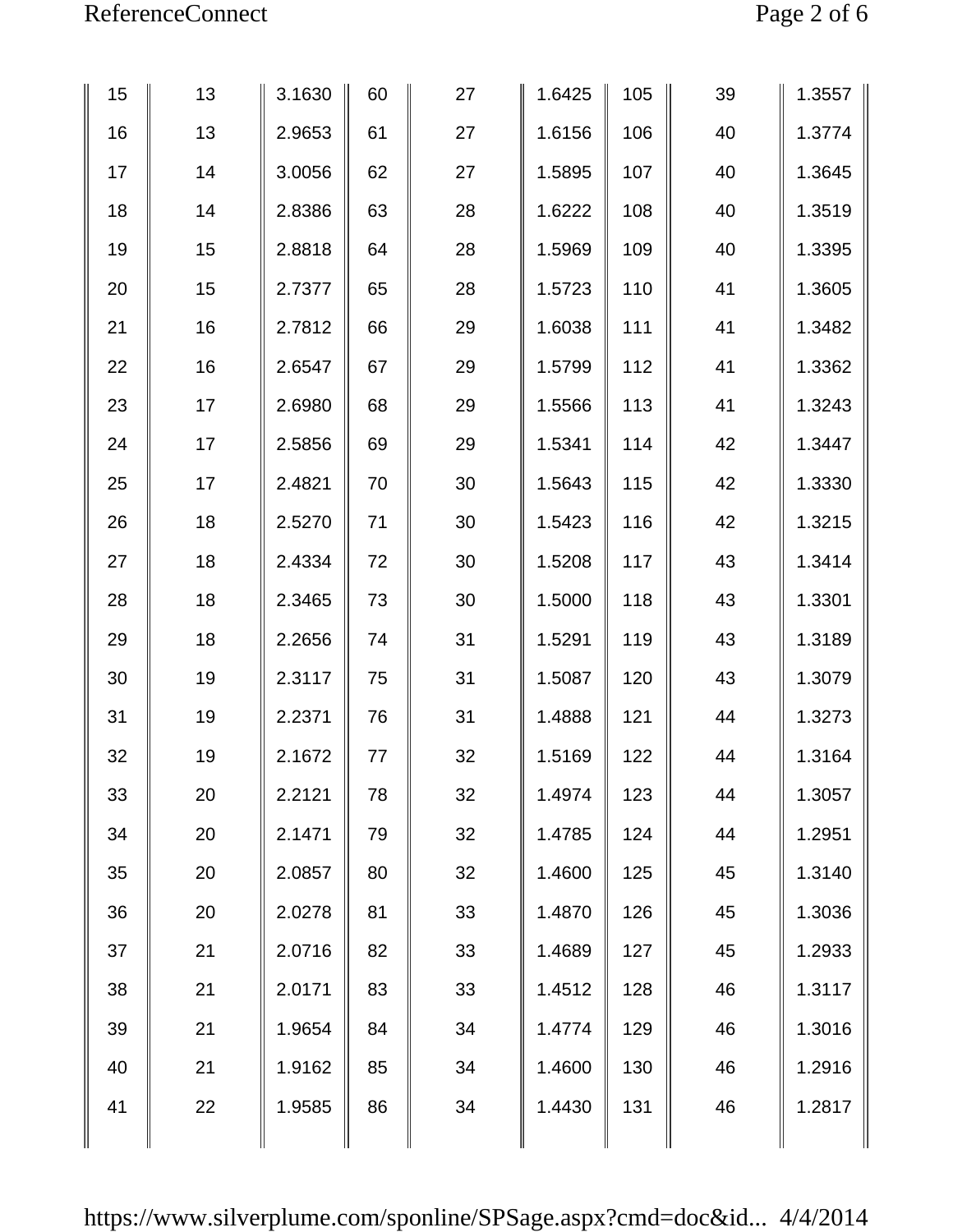| 42 | 22 | 1.9119 | -87 | 34 | 1.4264 | 132 | 47 | 1.2996 |
|----|----|--------|-----|----|--------|-----|----|--------|
| 43 | 22 | 1.8674 | 88  | 35 | 1.4517 | 133 | 47 | 1.2899 |
| 44 | 23 | 1.9079 | 89  | 35 | 1.4354 | 134 | 47 | 1.2802 |
| 45 | 23 | 1.8655 | 90  | 35 | 1.4194 | 135 | 47 | 1.2708 |

## **SHORT RATE CANCELLATION TABLE (cont'd)**

| <b>Days</b>         | Short Rate Factor to Days |                            |                     | <b>Short Rate</b>    | <b>Factor to</b> Days        |                     | <b>Short Rate</b>    | $\ $ Factor to $\ $        |
|---------------------|---------------------------|----------------------------|---------------------|----------------------|------------------------------|---------------------|----------------------|----------------------------|
| in<br><b>Policy</b> | Percentages Apply to      | <b>Earned</b>              | in<br><b>Policy</b> | Percentages Apply to | <b>Earned</b>                | in<br><b>Policy</b> | Percentages Apply to | <b>Earned</b>              |
| Period              |                           | Premium Period<br>for      |                     |                      | <b>Premium Period</b><br>for |                     |                      | <b>Premium</b><br>for      |
|                     |                           | <b>Period</b>              |                     |                      | <b>Period</b>                |                     |                      | <b>Period</b>              |
|                     |                           | Policy in<br><b>Effect</b> |                     |                      | Policy in<br><b>Effect</b>   |                     |                      | Policy in<br><b>Effect</b> |
| 136                 | 48%                       | 1.2882                     | 181                 | 60%                  | 1.2099                       | 226                 | 70%                  | 1.1305                     |
| 137                 | 48                        | 1.2788                     | 182                 | 60                   | 1.2033                       | 227                 | 70                   | 1.1255                     |
| 138                 | 48                        | 1.2696                     | 183                 | 61                   | 1.2167                       | 228                 | 70                   | 1.1206                     |
| 139                 | 49                        | 1.2867                     | 184                 | 61                   | 1.2101                       | 229                 | 71                   | 1.1317                     |
| 140                 | 49                        | 1.2775                     | 185                 | 61                   | 1.2035                       | 230                 | 71                   | 1.1267                     |
| 141                 | 49                        | 1.2684                     | 186                 | 61                   | 1.1970                       | 231                 | 71                   | 1.1219                     |
| 142                 | 49                        | 1.2595                     | 187                 | 61                   | 1.1906                       | 232                 | 71                   | 1.1170                     |
| 143                 | 50                        | 1.2762                     | 188                 | 62                   | 1.2037                       | 233                 | 72                   | 1.1279                     |
| 144                 | 50                        | 1.2674                     | 189                 | 62                   | 1.1974                       | 234                 | 72                   | 1.1231                     |
| 145                 | 50                        | 1.2586                     | 190                 | 62                   | 1.1910                       | 235                 | 72                   | 1.1183                     |
| 146                 | 50                        | 1.2500                     | 191                 | 62                   | 1.1848                       | 236                 | 72                   | 1.1136                     |
| 147                 | 51                        | 1.2663                     | 192                 | 63                   | 1.1977                       | 237                 | 72                   | 1.1089                     |
| 148                 | 51                        | 1.2578                     | 193                 | 63                   | 1.1914                       | 238                 | 73                   | 1.1195                     |
| 149                 | 51                        | 1.2493                     | 194                 | 63                   | 1.1853                       | 239                 | 73                   | 1.1149                     |
| 150                 | 52                        | 1.2653                     | 195                 | 63                   | 1.1792                       | 240                 | 73                   | 1.1102                     |
| 151                 | 52                        | 1.2569                     | 196                 | 63                   | 1.1732                       | 241                 | 73                   | 1.1056                     |
| 152                 | 52                        | 1.2487                     | 197                 | 64                   | 1.1858                       | 242                 | 74                   | 1.1161                     |
| 153                 | 52                        | 1.2405                     | 198                 | 64                   | 1.1798                       | 243                 | 74                   | 1.1115                     |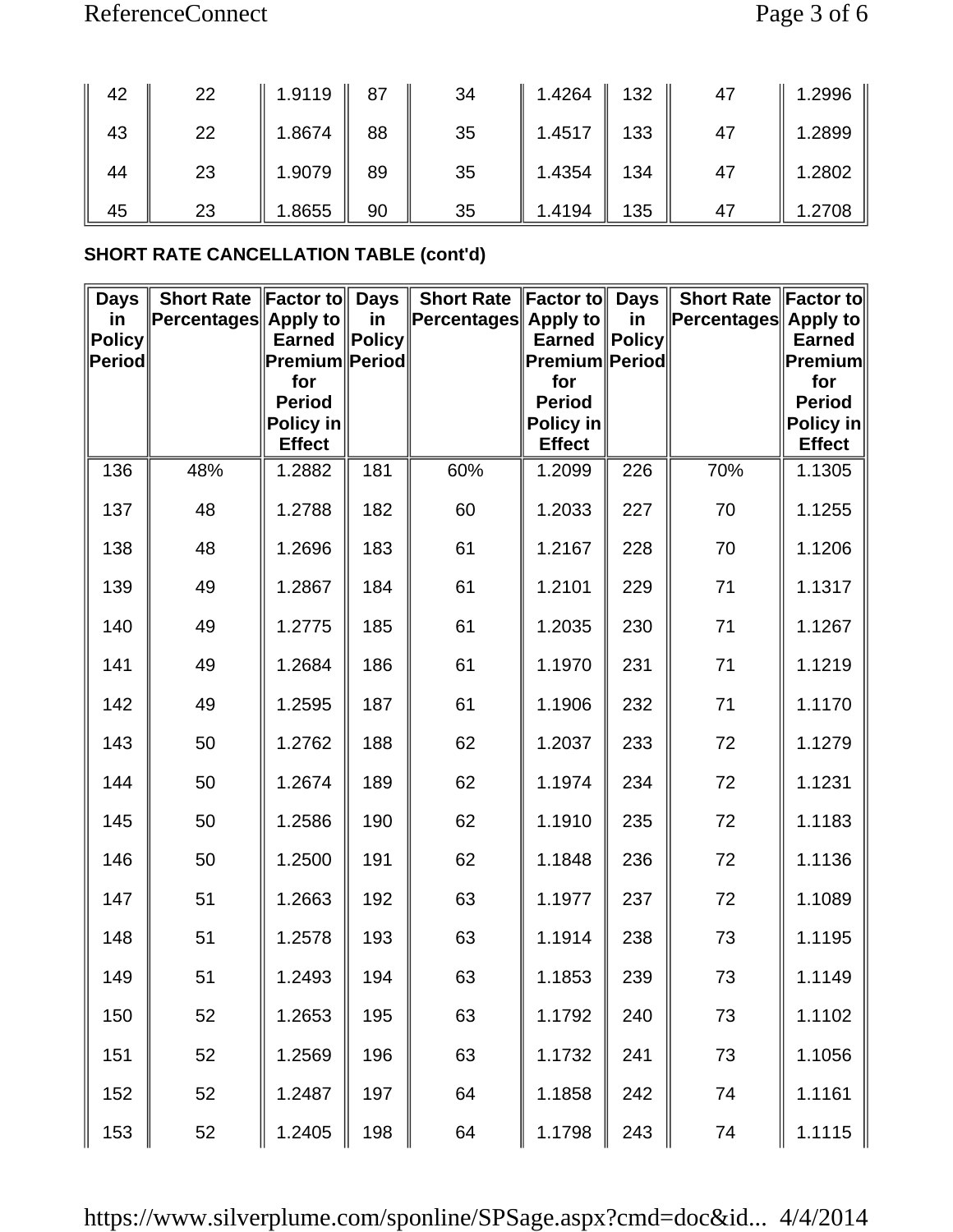| 154 | 53 | 1.2562 | 199 | 64 | 1.1739 | 244 | 74 | 1.1070 |
|-----|----|--------|-----|----|--------|-----|----|--------|
| 155 | 53 | 1.2481 | 200 | 64 | 1.1680 | 245 | 74 | 1.1025 |
| 156 | 53 | 1.2401 | 201 | 65 | 1.1804 | 246 | 74 | 1.0980 |
| 157 | 54 | 1.2554 | 202 | 65 | 1.1745 | 247 | 75 | 1.1083 |
| 158 | 54 | 1.2475 | 203 | 65 | 1.1687 | 248 | 75 | 1.1038 |
| 159 | 54 | 1.2396 | 204 | 65 | 1.1630 | 249 | 75 | 1.0994 |
| 160 | 54 | 1.2319 | 205 | 65 | 1.1573 | 250 | 75 | 1.0950 |
| 161 | 55 | 1.2469 | 206 | 66 | 1.1694 | 251 | 76 | 1.1052 |
| 162 | 55 | 1.2392 | 207 | 66 | 1.1638 | 252 | 76 | 1.1008 |
| 163 | 55 | 1.2316 | 208 | 66 | 1.1582 | 253 | 76 | 1.0964 |
| 164 | 55 | 1.2241 | 209 | 66 | 1.1526 | 254 | 76 | 1.0921 |
| 165 | 56 | 1.2388 | 210 | 67 | 1.1645 | 255 | 76 | 1.0878 |
| 166 | 56 | 1.2313 | 211 | 67 | 1.1590 | 256 | 77 | 1.0979 |
| 167 | 56 | 1.2240 | 212 | 67 | 1.1535 | 257 | 77 | 1.0936 |
| 168 | 57 | 1.2384 | 213 | 67 | 1.1481 | 258 | 77 | 1.0893 |
| 169 | 57 | 1.2311 | 214 | 67 | 1.1428 | 259 | 77 | 1.0851 |
| 170 | 57 | 1.2238 | 215 | 68 | 1.1544 | 260 | 77 | 1.0810 |
| 171 | 57 | 1.2167 | 216 | 68 | 1.1491 | 261 | 78 | 1.0908 |
| 172 | 58 | 1.2308 | 217 | 68 | 1.1438 | 262 | 78 | 1.0866 |
| 173 | 58 | 1.2237 | 218 | 68 | 1.1385 | 263 | 78 | 1.0825 |
| 174 | 58 | 1.2167 | 219 | 69 | 1.1500 | 264 | 78 | 1.0784 |
| 175 | 58 | 1.2097 | 220 | 69 | 1.1448 | 265 | 79 | 1.0881 |
| 176 | 59 | 1.2236 | 221 | 69 | 1.1396 | 266 | 79 | 1.0840 |
| 177 | 59 | 1.2167 | 222 | 69 | 1.1345 | 267 | 79 | 1.0800 |
| 178 | 59 | 1.2098 | 223 | 69 | 1.1294 | 268 | 79 | 1.0759 |
| 179 | 60 | 1.2235 | 224 | 70 | 1.1406 | 269 | 79 | 1.0719 |
| 180 | 60 | 1.2167 | 225 | 70 | 1.1356 | 270 | 80 | 1.0815 |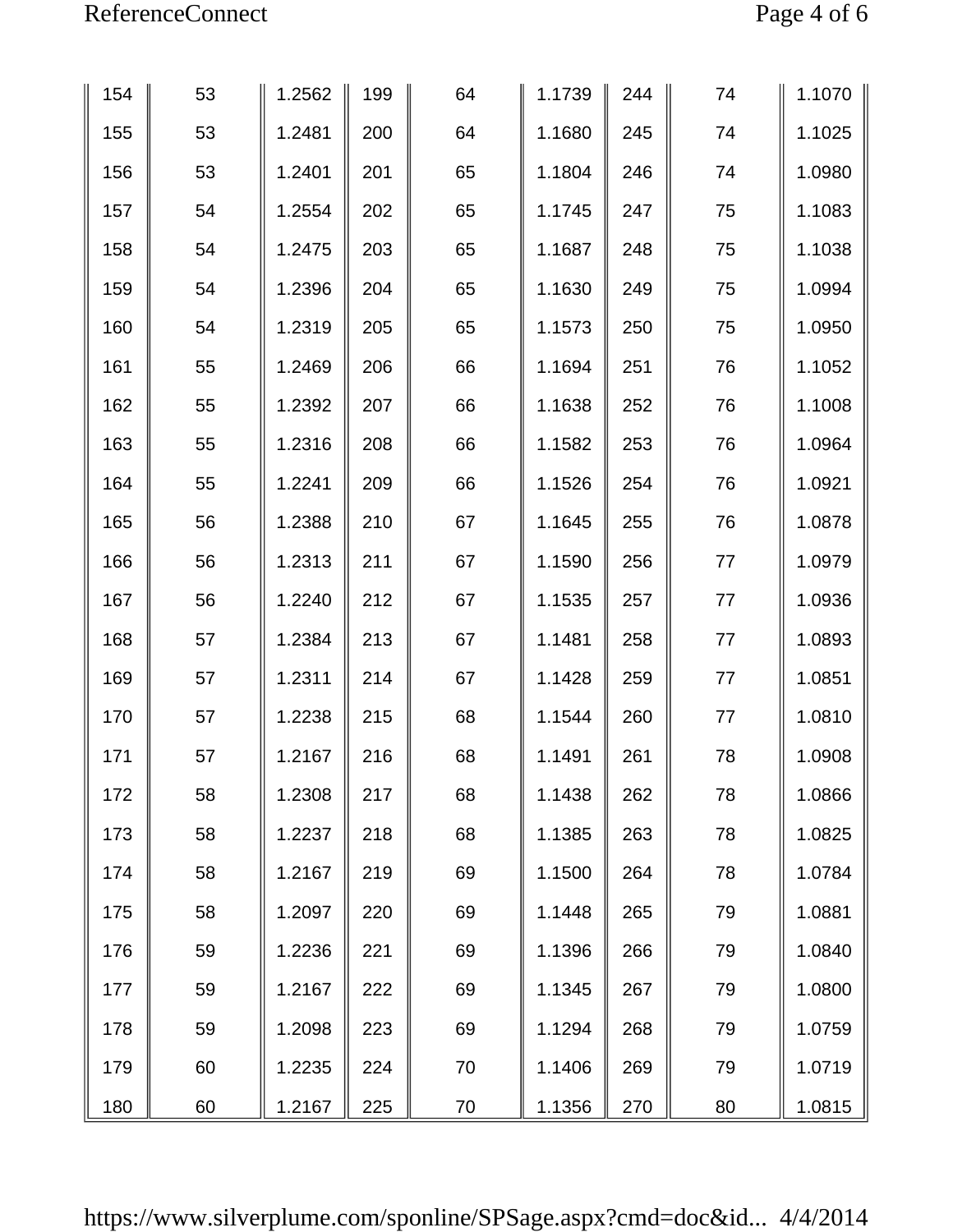# **SHORT RATE CANCELLATION TABLE (cont'd)**

| <b>Days</b><br>in.<br><b>Policy</b><br><b>Period</b> | Short Rate Factor to Days<br>∥Percentages∥Apply to│ | <b>Earned</b><br>Premium Period                    | in<br>$\ $ Policy $\ $ | Short Rate Factor to Days<br>Percentages Apply to | <b>Earned</b><br><b>Premium Period</b>             | in<br><b>Policy</b> | Short Rate Factor to<br><b>Percentages Apply to</b> | <b>Earned</b><br><b>Premium</b>                    |
|------------------------------------------------------|-----------------------------------------------------|----------------------------------------------------|------------------------|---------------------------------------------------|----------------------------------------------------|---------------------|-----------------------------------------------------|----------------------------------------------------|
|                                                      |                                                     | for<br><b>Period</b><br>Policy in<br><b>Effect</b> |                        |                                                   | for<br><b>Period</b><br>Policy in<br><b>Effect</b> |                     |                                                     | for<br><b>Period</b><br>Policy in<br><b>Effect</b> |
| 271                                                  | 80%                                                 | 1.0775                                             | 316                    | 90%                                               | 1.0396                                             | 361                 | 100%                                                | 1.0111                                             |
| 272                                                  | 80                                                  | 1.0735                                             | 317                    | 90                                                | 1.0363                                             | 362                 | 100                                                 | 1.0083                                             |
| 273                                                  | 80                                                  | 1.0696                                             | 318                    | 90                                                | 1.0330                                             | 363                 | 100                                                 | 1.0055                                             |
| 274                                                  | 81                                                  | 1.0790                                             | 319                    | 90                                                | 1.0298                                             | 364                 | 100                                                 | 1.0027                                             |
| 275                                                  | 81                                                  | 1.0751                                             | 320                    | 91                                                | 1.0380                                             | 365                 | 100                                                 | 1.0000                                             |
| 276                                                  | 81                                                  | 1.0712                                             | 321                    | 91                                                | 1.0347                                             |                     |                                                     |                                                    |
| 277                                                  | 81                                                  | 1.0673                                             | 322                    | 91                                                | 1.0315                                             |                     |                                                     |                                                    |
| 278                                                  | 81                                                  | 1.0635                                             | 323                    | 91                                                | 1.0283                                             |                     |                                                     |                                                    |
| 279                                                  | 82                                                  | 1.0728                                             | 324                    | 92                                                | 1.0364                                             |                     |                                                     |                                                    |
| 280                                                  | 82                                                  | 1.0689                                             | 325                    | 92                                                | 1.0332                                             |                     |                                                     |                                                    |
| 281                                                  | 82                                                  | 1.0651                                             | 326                    | 92                                                | 1.0301                                             |                     |                                                     |                                                    |
| 282                                                  | 82                                                  | 1.0614                                             | 327                    | 92                                                | 1.0269                                             |                     |                                                     |                                                    |
| 283                                                  | 83                                                  | 1.0705                                             | 328                    | 92                                                | 1.0238                                             |                     |                                                     |                                                    |
| 284                                                  | 83                                                  | 1.0667                                             | 329                    | 93                                                | 1.0318                                             |                     |                                                     |                                                    |
| 285                                                  | 83                                                  | 1.0630                                             | 330                    | 93                                                | 1.0286                                             |                     |                                                     |                                                    |
| 286                                                  | 83                                                  | 1.0593                                             | 331                    | 93                                                | 1.0255                                             |                     |                                                     |                                                    |
| 287                                                  | 83                                                  | 1.0556                                             | 332                    | 93                                                | 1.0224                                             |                     |                                                     |                                                    |
| 288                                                  | 84                                                  | 1.0646                                             | 333                    | 94                                                | 1.0303                                             |                     |                                                     |                                                    |
| 289                                                  | 84                                                  | 1.0609                                             | 334                    | 94                                                | 1.0272                                             |                     |                                                     |                                                    |
| 290                                                  | 84                                                  | 1.0572                                             | 335                    | 94                                                | 1.0242                                             |                     |                                                     |                                                    |
| 291                                                  | 84                                                  | 1.0536                                             | 336                    | 94                                                | 1.0211                                             |                     |                                                     |                                                    |
| 292                                                  | 85                                                  | 1.0625                                             | 337                    | 94                                                | 1.0181                                             |                     |                                                     |                                                    |